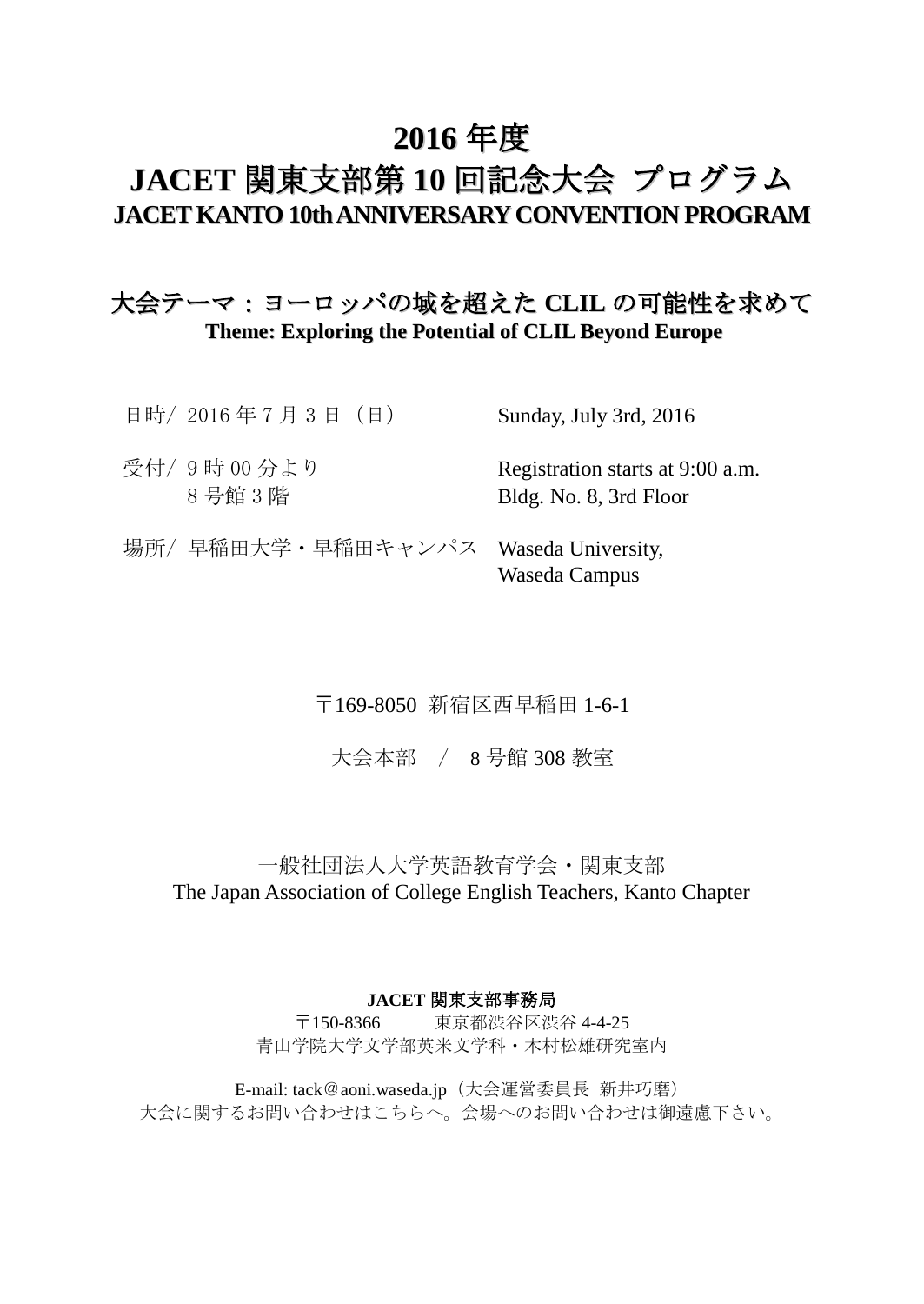#### 発表者・提案者・司会者の先生方へお願い

会場校に到着次第、受付にて登録をして、セッションの 5 分前までに、各会場 にお越し下さい。発表会場には会場係がおり、発表者の到着確認や大会本部との 連絡等を担当します。

# 注意:発表時間終了は会場係の指示に従ってください。**20** 分間の発表後、**10** 分 間の質疑応答があります。

#### 【**To Presenters, Symposiasts and Chairpersons**】

Please register at the registration desk first, and please arrive at the designated room 5 minutes prior to the starting time of the presentation  $\ell$  session. A student in each presentation room will confirm your arrival and contact the convention office.

**Attention: Each presenter must follow the directions from the timekeeper. A 10-minute Q&A session should follow the 20-minute presentation.**

# **Call for Papers**

# *JACET-KANTO Journal* **Vol.4**(JACET 関東支部 紀要第 <sup>4</sup> 号)

#### ■原稿締切日:**2016** 年 **7** 月 **20** 日(水)**23:59 JST**

■原稿分量: A4 判横書き,英文 abstract, keywords, 図, 文献などを含めて 計15枚以内(日·英とも)

#### ■応募手順:

- ① 支部ホームページ上の「*JACET-KANTO Journal* Vol. 4 Call for papers」(5 月更新予定) をご確認ください。Refer to: http://www.jacet-kanto.org/
- ②「申し込みフォームへ」をクリックし,応募手続きを始めてください。
- ③ "JACET-KANTO Journal Online Submission Form" の必要事項を入力してください。
- ④ Form 上の "Attachment" にて,応募原稿(データファイル:Microsoft Office Word 2003 以上)を「オンライン提出」してください。
- ⑤ Form 上の "Submit" をクリックし,応募手続きを完了してください。

#### ■紀要発行日:**2017** 年 **3** 月(予定)

2 回もしくは 3 回の査読審査後,12 月頃に採択可否を投稿者に通知致します。 皆様からのご投稿をお待ちしております!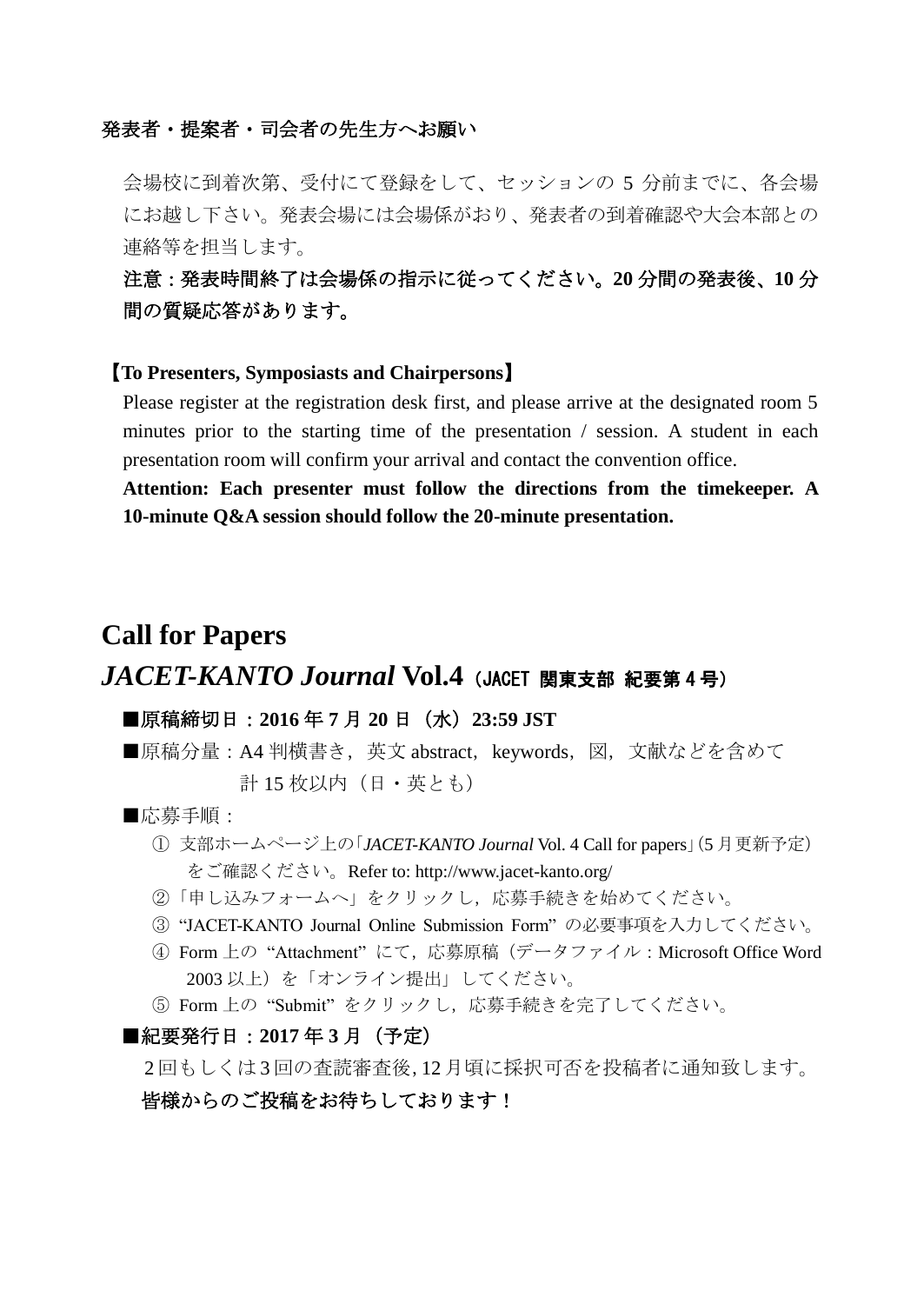# 【大会参加費・懇親会費の領収証について】

-----------------------------------------------------------------

- 1.大会参加費は会員・非会員ともに当日 1,000 円です。会員の事前申込に限り、 900 円(手数料別)となります。各大学の学部生は受付で学生証を提示するこ とにより無料となります。
- 2.懇親会に御出席頂ける方は、6 月 25 日までに大会実行委員長 山口高領 (takane@aoni.waseda.jp)まで御連絡下さい。メールの件名には「JACET 関東 支部大会懇親会出席」とご記入ください。
- 3.懇親会費は 3,500 円です。大会当日に受付で御支払い下さい。領収書が必要な 方はお申し出下さい。

-----------------------------------------------------------------

目次

| JACET 関東支部大会第10回記念大会プログラム4                          |  |
|-----------------------------------------------------|--|
| JACET KANTO 10th ANNIVERSARY CONVENTION PROGRAM 1 1 |  |
| 2016年度 JACET 関東支部大会第 10 回記念大会組織 1 7                 |  |
|                                                     |  |
|                                                     |  |
|                                                     |  |
|                                                     |  |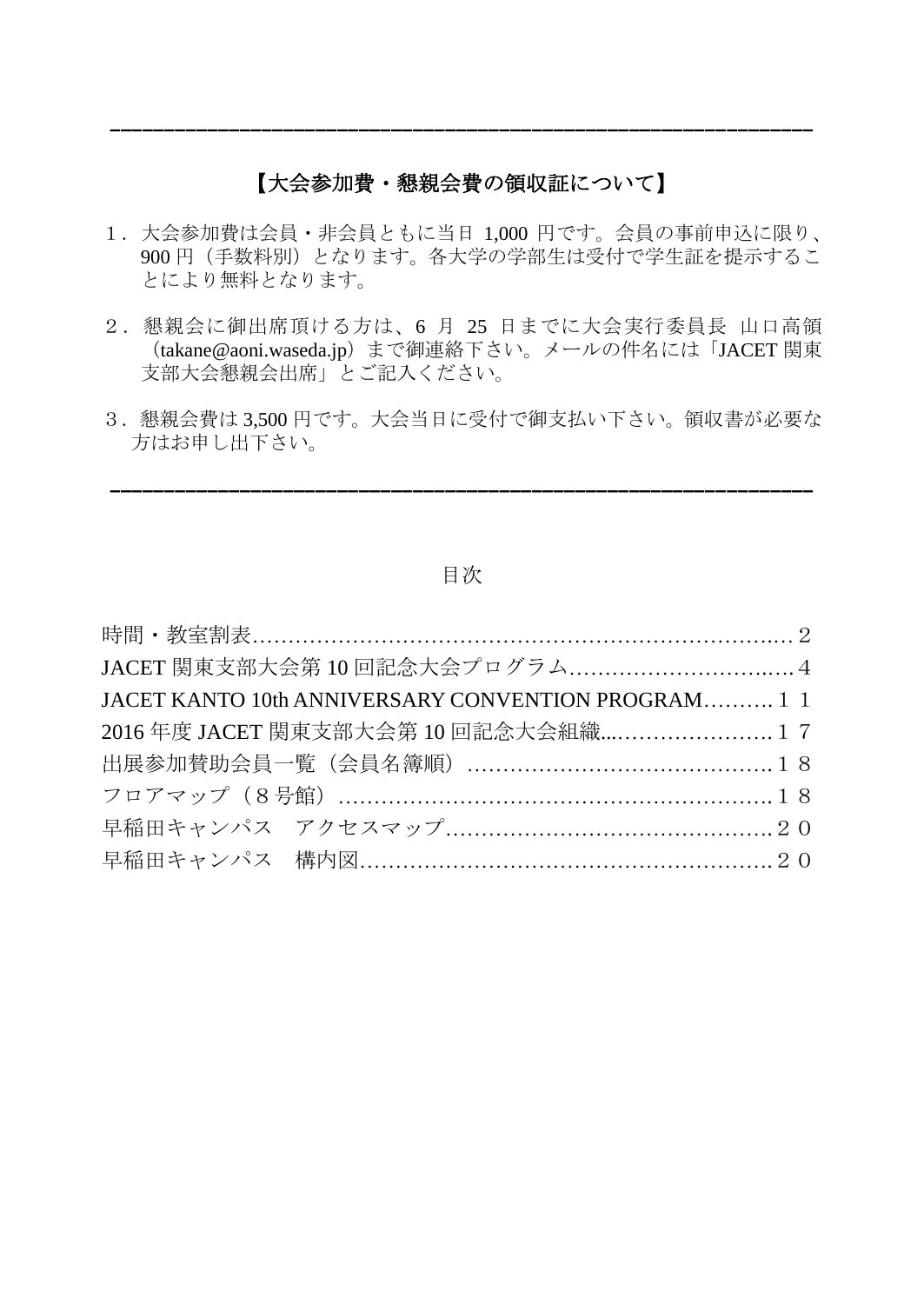時間・教室割表

| 時刻             | 講演会場<br>(106)                                            | 第1室<br>(310) | 第2室<br>(311)                                                                 | 第3室<br>(312) |
|----------------|----------------------------------------------------------|--------------|------------------------------------------------------------------------------|--------------|
| $9:00-$        | 受付開始(8号館3階エスカレーター付近にて)                                   |              |                                                                              |              |
| $9:30-$        | 賛助会員の展示案内 (8号館3階および4階エスカレーター付近にて)                        |              |                                                                              |              |
| 9:30<br>10:00  |                                                          | #01          | #04<br>実践報告                                                                  | #08<br>実践報告  |
| 10:05<br>10:35 |                                                          | ワークショップ      | #05<br>実践報告                                                                  | #09<br>実践報告  |
| 10:40<br>11:10 | 特別シンポジウム<br><b>Cases of CLIL</b>                         | #02<br>研究発表  | #06<br>研究発表                                                                  | #10<br>研究発表  |
| 11:15<br>11:45 | <b>Implementation</b> in<br><b>Non-European Contexts</b> | #03<br>研究発表  | #07<br>実践報告                                                                  | #11<br>実践報告  |
| 11:45<br>13:00 |                                                          |              | 昼食休憩(賛助会員の展示案内にも是非お立ち寄りください)                                                 |              |
| 12:30<br>13:00 | 支部総会・挨拶 (8号館1階106教室にて)<br>1. 支部総会<br>2. 大会委員長挨拶          |              |                                                                              |              |
| 13:00<br>14:30 | 基調講演 (8号館1階106教室にて)                                      |              | Content and Language Integrated Learning (CLIL) Beyond Europe: An Innovative |              |
| 14:35<br>15:05 |                                                          | #28<br>研究発表  | #30<br>研究発表                                                                  | #32<br>研究発表  |
| 15:10<br>15:40 |                                                          | #29<br>研究発表  | #31<br>研究発表                                                                  | #33<br>研究発表  |
| 15:50<br>17:30 | 全体シンポジウム (8号館1階 106 教室にて)<br>『大学英語教育の現状と課題』              |              |                                                                              |              |
| 17:30<br>17:35 | 閉会式 (8号館1階 106教室にて)                                      |              |                                                                              |              |
| 18:00<br>20:30 | 懇親会(「うるとらカフェ」にて)                                         |              |                                                                              |              |
|                |                                                          |              | ※417 教室は休憩室として御利用頂けます。お茶のご用意もございます。                                          |              |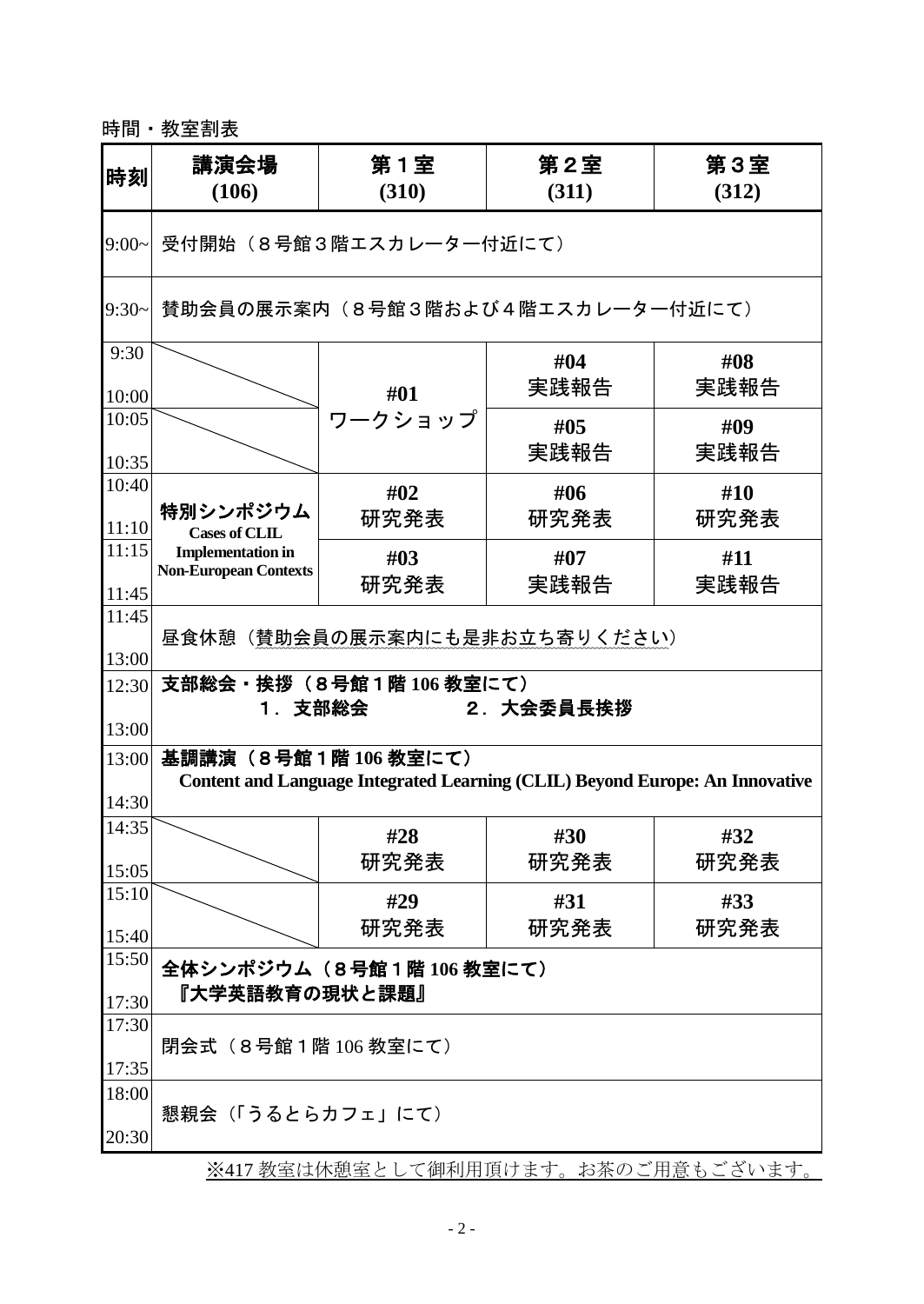| 第5室<br>(402)                                                             | 第6室<br>(411) | 第7室<br>(412)  | 時刻                                                                                                                       |
|--------------------------------------------------------------------------|--------------|---------------|--------------------------------------------------------------------------------------------------------------------------|
| (401)<br>受付開始 (8号館3階エスカレーター付近にて)                                         |              |               |                                                                                                                          |
|                                                                          |              |               | $9:30-$                                                                                                                  |
| #16<br>実践報告                                                              | #20<br>研究発表  | #24<br>賛助会員発表 | 9:30<br>10:00                                                                                                            |
| #17<br>研究発表                                                              | #21<br>研究発表  | #25<br>賛助会員発表 | 10:05<br>10:35                                                                                                           |
| #18<br>実践報告                                                              | #22<br>研究発表  | #26<br>賛助会員発表 | 10:40<br>11:10                                                                                                           |
| #19<br>実践報告                                                              | #23<br>研究発表  | #27<br>賛助会員発表 | 11:15<br>11:45                                                                                                           |
| 昼食休憩(賛助会員の展示案内にも是非お立ち寄りください)                                             |              |               |                                                                                                                          |
| 3. 会長挨拶<br>4. 会場校代表挨拶                                                    |              |               |                                                                                                                          |
| Pedagogy for Re-envisaging the Teaching and Learning of English in Japan |              |               |                                                                                                                          |
|                                                                          | #37          |               | 14:30<br>14:35                                                                                                           |
| ワークショップ                                                                  | #38          | 賛助会員発表        | 15:05<br>15:10<br>15:40                                                                                                  |
| 研究発表<br>全体シンポジウム (8号館1階106教室にて)                                          |              |               |                                                                                                                          |
| 閉会式 (8号館1階106教室にて)                                                       |              |               |                                                                                                                          |
| 会費: 3,500円 (お申し込みは事前にお願い申し上げます。会費は当日お支払い下さい。)<br>20:30                   |              |               |                                                                                                                          |
|                                                                          | #36          | 研究発表<br>研究発表  | 賛助会員の展示案内(8号館3階および4階エスカレーター付近にて)<br>#39<br><b>Current Condition and Challenges for English Education in Universities</b> |

※大会本部は 308 教室です。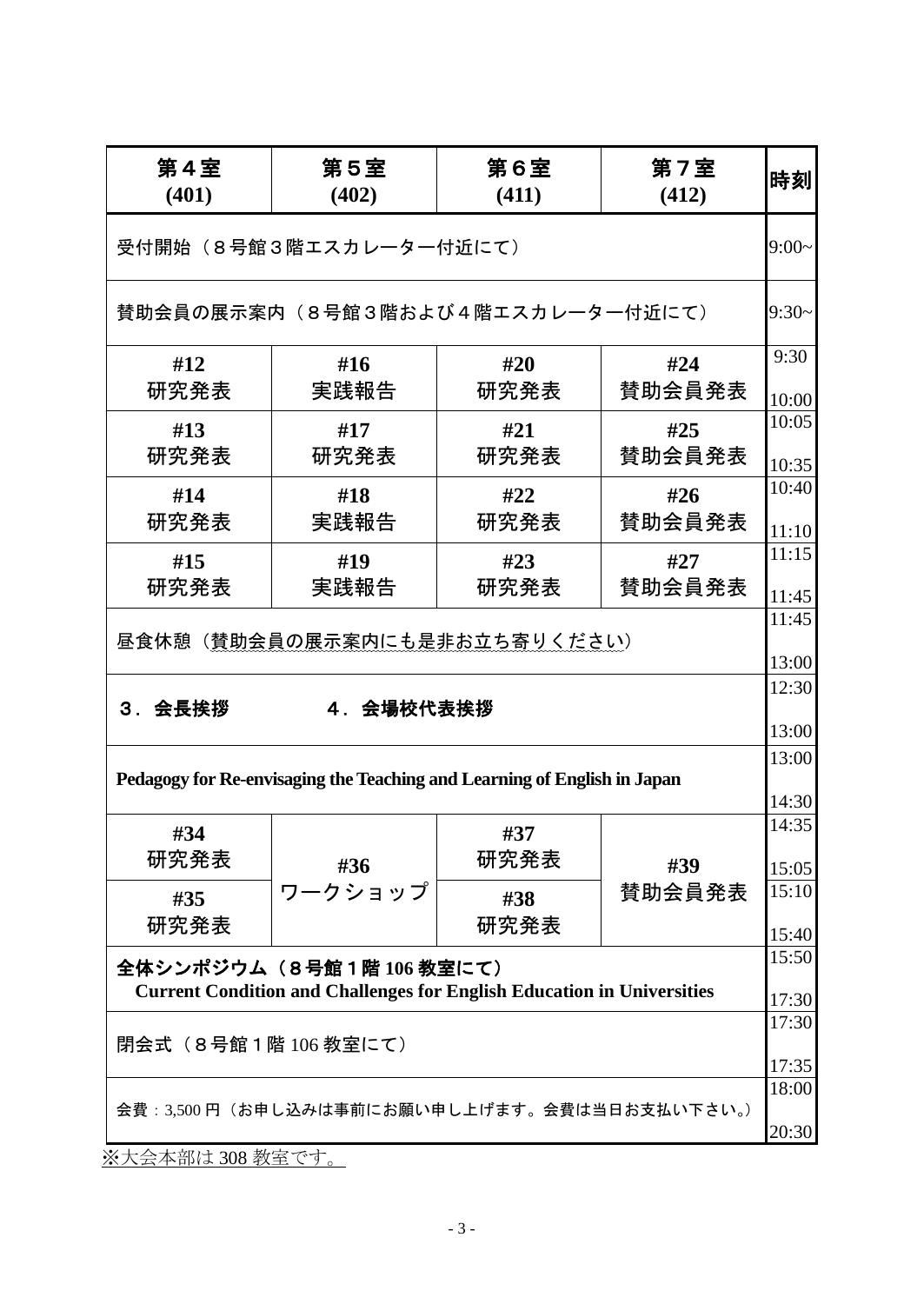JACET 関東支部大会第 10 回記念大会プログラム

テーマ:ヨーロッパの域を超えた CLIL の可能性を求めて

日時: 2016年7月3日(日) 場所:早稲田大学 早稲田キャンパス 8号館 参加費:会員・非会員は 1,000 円、各大学の学部生は無料

受付 09:00~ (8 号館 3 階)

賛助会員の展示案内 09:30~ (8 号館 3 階・4 階)

# 午前の部

#### 【第 1 室】(310 教室)

#### #01. ワークショップ 09:30~10:35

小・中・高連携による CLIL の実践とその可能性―公立小・中・高での検定教 科書を使用した同一テーマによる CLIL 実践を通した英語教育連携― Exploring the Potentials of CLIL through Practices from Primary School to High

School in Japan

山野有紀(宇都宮大学)

猿山真奈美(栃木県立小山西高等学校)

櫻井光太郎(高根沢町立阿久津中学校)

阿久津千聖(宇都宮市立豊郷北小学校)

増渕由加里(宇都宮市立横川中央小学校)

#### #02. 研究発表 10:40~11:10

高等学校の英語教育におけるデータ駆動型学習の効果

The Effects of Data-Driven Learning in the Senior High School Classroom

三輪一貴(栃木県立日光明峰高等学校)

## #03. 研究発表 11:15~11:45

What is the Reason for Your Reason? Japanese Learners' Metalinguistic Use of "Reason"

Okugiri, Megumi (University of the Sacred Heart)

# 【第2室】(311 教室)

## #04. 実践報告 09:30~10:00

弱型 CLIL アプローチでジェンダー問題を教える Teaching about Gender Issues in the Soft CLIL Approach

吉原令子(日本大学)

## #05. 実践報告 10:05~10:35

Collaborative CLIL Classes with Overseas Universities

Kane, Eleanor (The University of Shimane)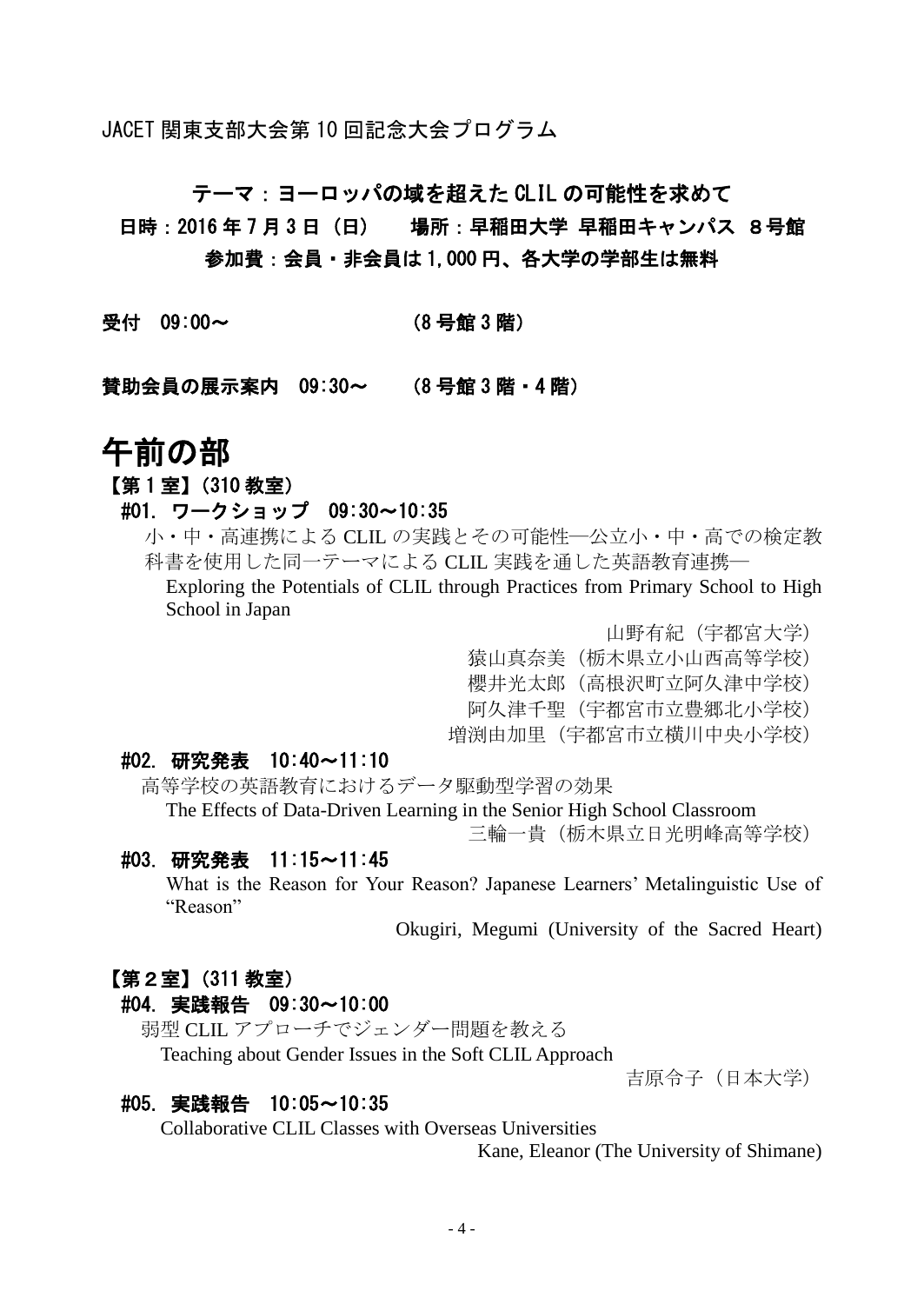## #06. 研究発表 10:40~11:10

CLIL: On Multiliteracies and MLT

Joff P.N., Bradley (Teikyo University)

# #07. 実践報告 11:15~11:45

The Foundation of CLIL: Practical Tips Based on MERRIER Approach for TETE Yagi, Keita (International Christian University)

# 【第3室】(312 教室)

#### #08. 実践報告 09:30~10:00

能動的英語学習法―CLIL GLOBAL ISSUES を使用したサマリ・ライティング― Active Learning in English Education: Summary Writings using CLIL GLOBAL ISSUES

村松美映子(学習院大学・非常勤講師)

# #09. 実践報告 10:05~10:35

Introduction to Financial Statement Analysis(財務諸表分析入門)大学学部での CLIL 展開事例

Introduction to Financial Statement Analysis: A Case Study from an Undergraduate Program in Tokyo

金子敦子(武蔵野大学)

#### #10. 研究発表 10:40~11:10

An Investigation into the Effects of Output: How Do Output Task Conditions Affect Noticing?

Iwata, Yumiko (Hosei University; part-time)

#11. 実践報告 11:15~11:45

Report on Research Writing Course on MMR

Fukuda, Tetsuya (International Christian University)

## 【第4室】(401 教室)

#### #12. 研究発表 09:30~10:00

実践的な英語力を育てる指導における教師の資質に関する研究 A Research on the Quality of Instructors Teaching Practical English

戸田博之(東京大学・大学院生)

#### #13. 研究発表 10:05~10:35

Teacher Training from the Perspective of Assessment Literacy

Tsuchihira, Taiko (Seitoku Univeristy)

Nakamura, Yuji (Keio University)

Miyazaki, Kei (Tokai University)

Chaikul, Rasami (Tamagawa University)

#### #14. 研究発表 10:40~11:10

コア図式を使った指導の効果研究

Acquiring Perception Verbs by Using Core Schema-based Instruction

佐藤正伸(大東文化大学・非常勤講師)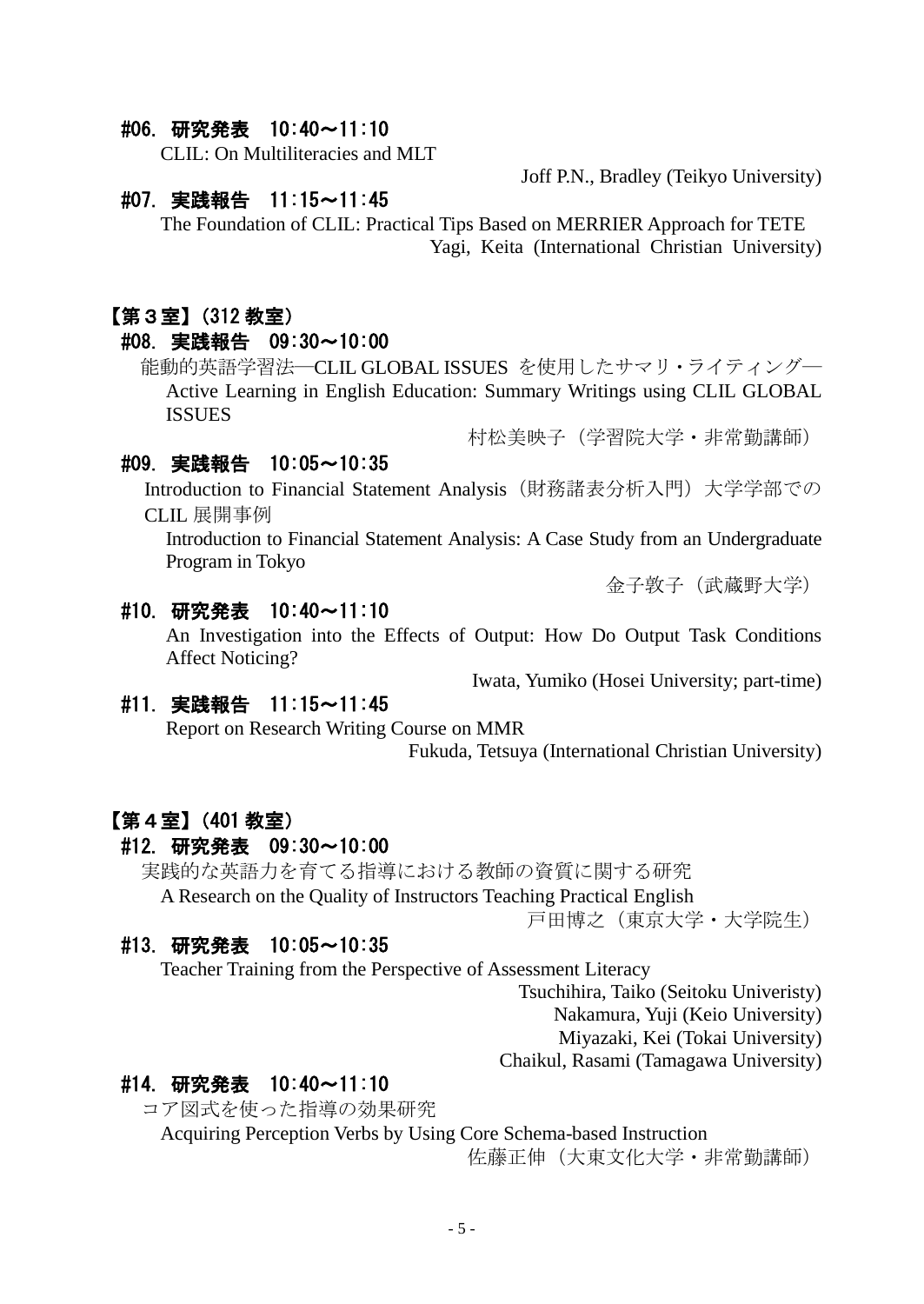## #15. 研究発表 11:15~11:45

Longitudinal Changes in Vocabulary Size of Japanese High School Students Kawashima, Tomoyuki (Gunma University)

# 【第5室】(402 教室)

# #16. 実践報告 09:30~10:00

The Utility of Group Work with Language Consultants: A Longitudinal Study

# Yamamoto, Hiroki (Meiji University; graduate student)

# #17. 研究発表 10:05~10:35

Speaking Strategy Use and Speaking Proficiency Level of Japanese University **Students** 

> Zhou, Yujia (Tokyo University of Foreign Studies; part-time) Inokawa, Mutsumi (Tokyo University of Foreign Studies) Suzuki, Yoko (Tokyo University of Foreign Studies)

# #18. 実践報告 10:40~11:10

An Attempt to Facilitate Students' Active Learning by Using Smartphones and a Two-way Communication App

Kaneko, Asako (Tokyo University of Foreign Studies; part-time) #19. 実践報告 11:15~11:45

Simulation-based Language Education (SIMBLE)

Wright, David (Tokai University)

# 【第6室】(411 教室)

## #20. 研究発表 09:30~10:00

PISA 型「読解力」育成のためのリーディング活動の研究―高校英語検定教科 書の分析から―

How to Set Questions and Tasks to Nurture Reading Literacy of PISA: From Analyses of High School English Textbooks

鈴木広子(東海大学) 平井清子(北里大学)

# #21. 研究発表 10:05~10:35

ラーニング・アナリチックスを活用した英文読解実験研究

An Experimental Study of Reading Processes within the Framework of Learning Analytics and Knowledge (LAK)

中野美知子(早稲田大学)

# #22. 研究発表 10:40~11:10

自律した英語学習者再考 Autonomous English Learners Revisited

廣森友人(明治大学)

# #23. 研究発表 11:15~11:45

動機づけ的要因の強い学習者と、方略的要因群の強い学習者の比較 The Comparison Between Highly-Motivated Learners and High-Strategy-Use-Learners 河内山晶子(明星大学)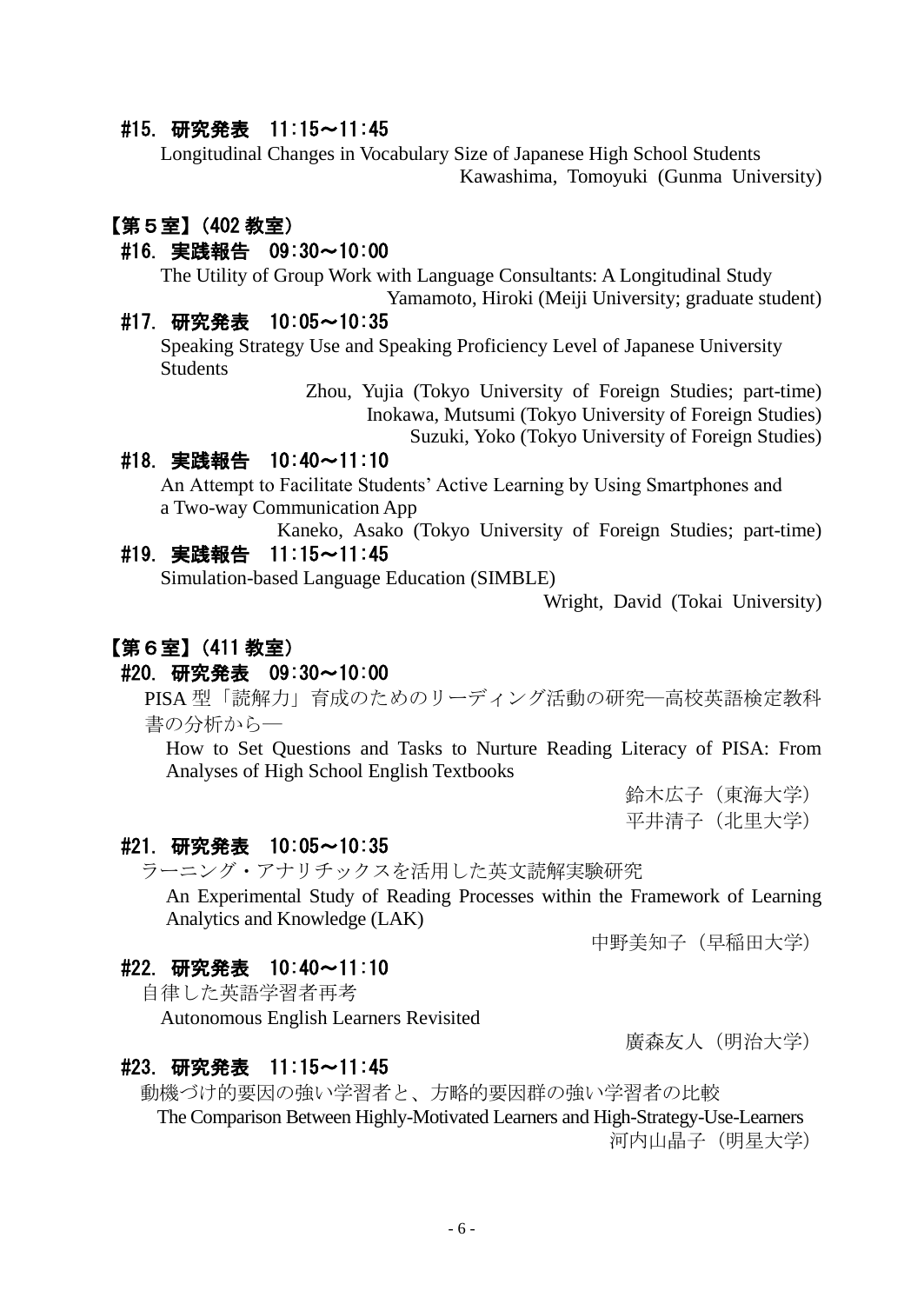## 【第7室】(412 教室)

#### #24. 賛助会員発表 09:30~10:00

Enhancing Better Language Learning: Input and Output Opportunities Through CLIL Human Biology

> Godfrey, Chad (Saitama Medical University) Kojima, Satsuki (Miyagi University) Sasajima, Shigeru (Toyo Eiwa University)

### #25. 賛助会員発表 10:05~10:35

第二言語としての英語読解におけるSkimmingやScanningスキルの測定手法の 開発―TEAP CBT における Search Reading 課題を事例として―

The Development of Test Tasks that Measure Skimming and Scanning Skills in Second Language Reading: Developing the Search Reading Task of the Test of English for Academic Purposes Computer-Based Test (TEAP CBT)

髙村恭子(株式会社教育測定研究所) 宮本隆昭(株式会社教育測定研究所) 本間充(公益財団法人日本英語検定協会)

#### #26. 賛助会員発表 10:40~11:10

<< CANCELED >>

## #27. 賛助会員発表 11:15~11:45

グローバル人材育成のためのブレンド型英語学習教材 A Multi-faceted Approach to Global Competency in English Learning 斎藤裕紀恵(早稲田大学)

矢野恵介(株式会社 SMATOOS)

# 【講演会場】(106 教室) 特別シンポジウム 10:40~11:45

**Chair:** Sasajima, Shigeru (Vice-President of JACET KANTO, Toyo Eiwa University)

Cases of CLIL Implementation in Non-European Contexts Cross, Russell (Melbourne Graduate School of Education) Ito, Mika (Tokai University) Gearon, Margaret (Melbourne Graduate School of Education)

## 昼食休憩 11:45~13:00

(8号館4階での賛助会員の展示案内にも是非お立ち寄りください)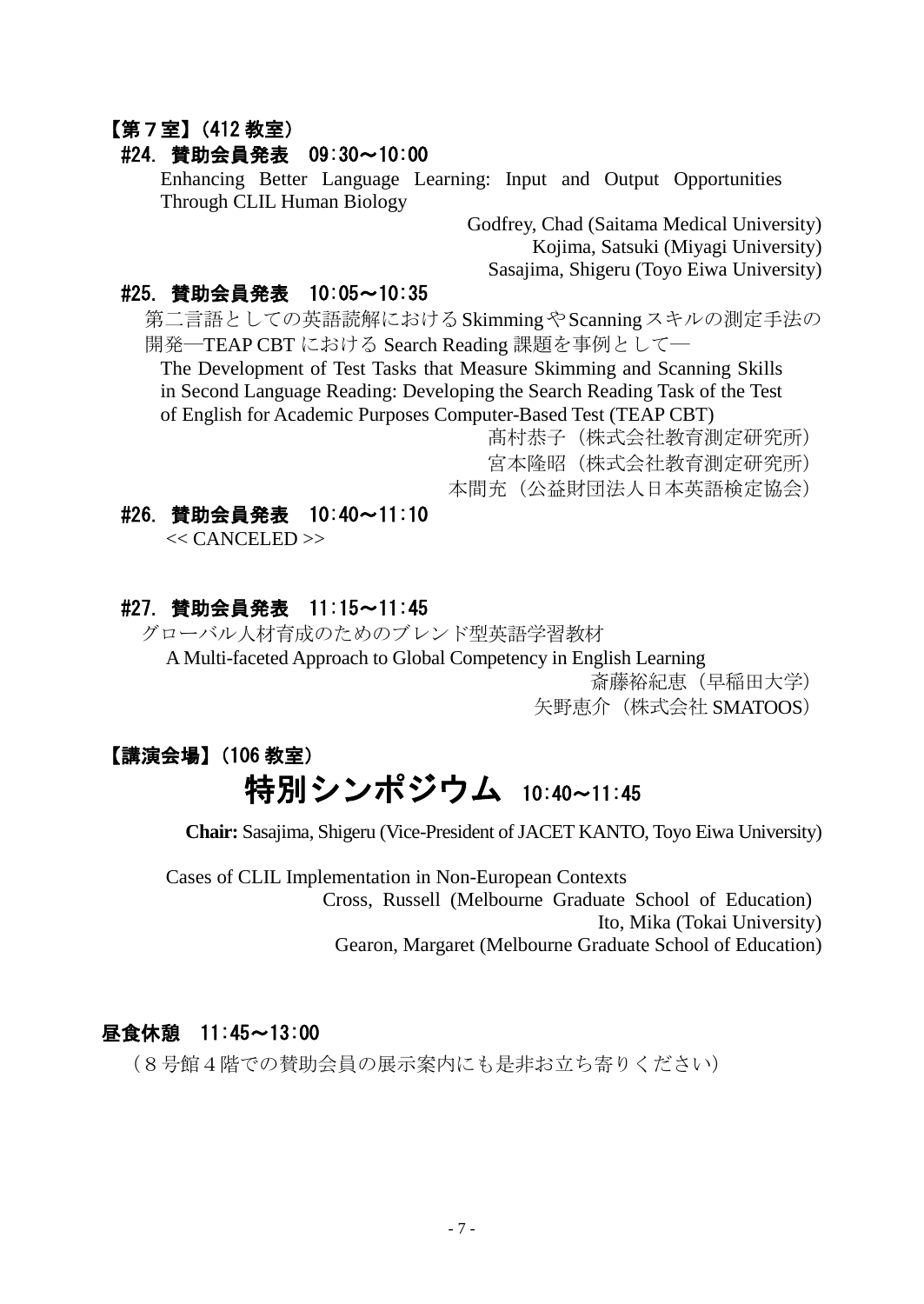## 【講演会場】(106 教室)

# 支部総会・挨拶 12:30~13:00

| 総合司会    | 山口高領 | (大会実行委員長・早稲田大学)          |
|---------|------|--------------------------|
| 支部総会    |      | 髙木亜希子 (関東支部事務局幹事・青山学院大学) |
| 大会委員長挨拶 | 木村松雄 | (JACET 関東支部長・青山学院大学)     |
| 会長挨拶    | 寺内一  | (JACET 会長・高千穂大学)         |
| 会場校代表挨拶 | 松本直樹 | (早稲田大学教育・総合科学学術院長)       |

# 基調講演 13:00~14:30

**Chair:** Sasajima, Shigeru (Vice-President of JACET KANTO, Toyo Eiwa University)

Content and Language Integrated Learning (CLIL) Beyond Europe: An Innovative Pedagogy for Re-envisaging the Teaching and Learning of English in Japan

> **Lecturer:** Gearon, Margaret (Melbourne Graduate School of Education) with Cross, Russell (Melbourne Graduate School of Education)

# 午後の部

# 【第 1 室】(310 教室)

#### #28. 研究発表 14:35~15:05

CLIL をめざす協働学習の試み Aiming at CLIL through Collaborative Learning

津田ひろみ(明治大学・非常勤講師)

## #29. 研究発表 15:10~15:40

Multiple Intelligences in a 'Soft' CLIL Classroom at the Japanese Tertiary Level Yamauchi, Darlene (Toyo University)

#### 【第2室】(311 教室)

#### #30. 研究発表 14:35~15:05

CLIL in Higher Education in Japan and Spain: Lecturers' Perceptions Tsuchiya, Keiko (Tokai University)

# #31. 研究発表 15:10~15:40

EFL と ELF―企業 CLIL 研修から得られる教育的示唆― EFL and ELF: Pedagogical Implications from an In-house CLIL Training 大津明子(大東文化大学)

- 8 -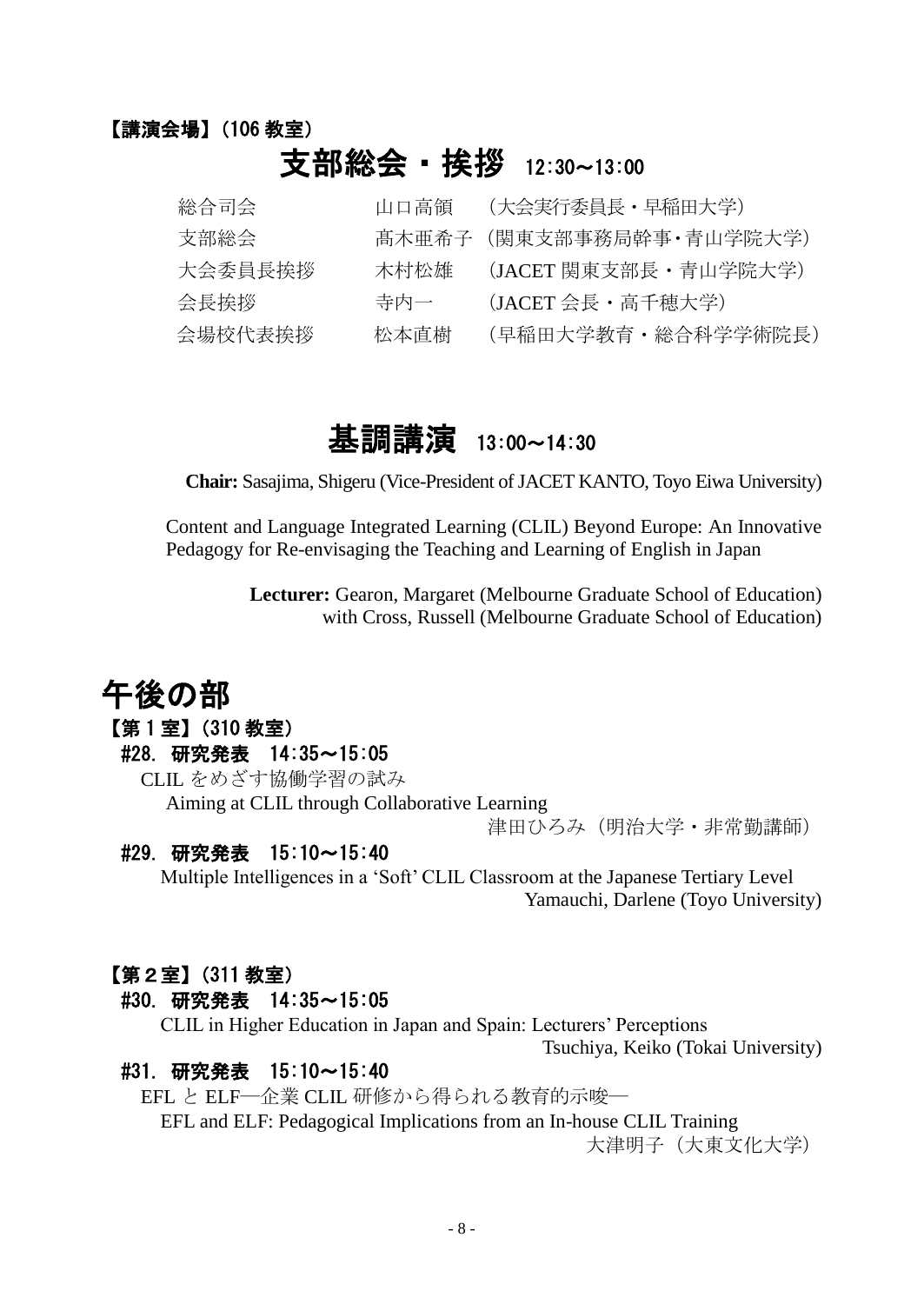#### 【第3室】(312 教室)

#### #32. 研究発表 14:35~15:05

CLIL における他教科指導法の活用―美術科に焦点をあてて― Application of Teaching Approaches of Other Subjects to CLIL: A Focus on Fine Arts 小野裕梨恵(玉川大学・大学院生)

#### #33. 研究発表 15:10~15:40

バスク自治州の中学生の CLIL 型学習に対する認識 Secondary Student Perception Towards CLIL in the Basque Autonomous Community 中西千春(国立音楽大学)

## 【第4室】(401 室)

### #34. 研究発表 14:35~15:05

インプット強化と学習、テキスト理解、熟達度の関係性 Input Enhancement, Learning, Comprehension, and Proficiency

目黒庸一(神奈川県立希望ヶ丘高等学校)

### #35. 研究発表 15:10~15:40

学習者は「五」文型で文構造を捉えているか―英語母語話者と日本人熟達者と の比較―

Do Japanese Learners of EFL Parse English Sentences According to "Five" Sentence Types?: Through Comparison with NSE and Proficient Learners

柳川浩三(法政大学)

## 【第5室】(402 教室)

#### #36. ワークショップ 14:35~15:40

基本語力を身につけるためのエクササイズ・デザイン

Designing Exercises for Developing Basic Lexical Competence

森本俊(常磐大学) 吉原学(東京経済大学)

#### 【第6室】(411 教室)

# #37. 研究発表 14:35~15:05

共通語として英語を使うにはどのようなスキルが必要か―日本人ビジネスパ ーソンの経験談から得られた教育への示唆―

A Study of Japanese Users of English as a Business Lingua Franca (BELF) and its Pedagogical Implications

瀧野みゆき(立教女学院短期大学)

#### #38. 研究発表 15:10~15:40

EBP における英語プレゼンテーション指導の課題―英語教員とビジネスパー ソンの評価観点の違いを生かすには?―

How to Incorporate Practical Opinions from Business into Instructions for English Business Presentations in EBP

藤尾美佐(東洋大学)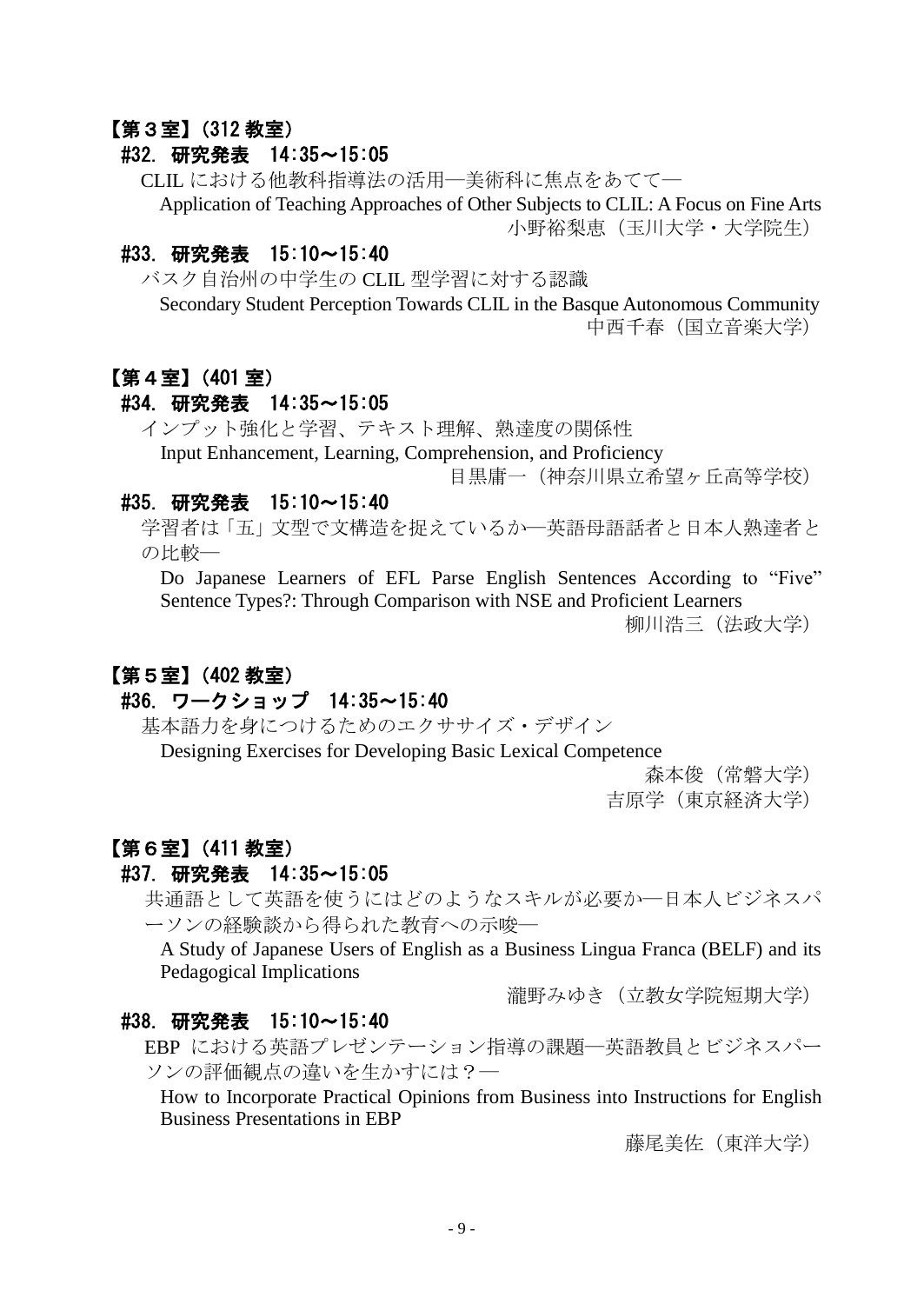#### 【第7室】(412 教室)

## #39. 賛助会員発表 14:35~15:40

TOEIC®テスト新形式問題とリアルコミュニケーション New Item Types on the TOEIC® TEST and Real Communication 関戸冬彦(獨協大学) 長和重(新潟大学・非常勤講師) 中村信子(日本大学・非常勤講師) 玉木史惠(アルク英語学習アドバイザー)

# 【講演会場】(106 教室) 全体シンポジウム 15:50~17:30

司会 木村松雄(JACET 関東支部長·青山学院大学)

大学英語教育の現状と課題 Current Condition and Challenges for English Education in Universities

> 寺内一(JACET 会長・高千穂大学) 田地野彰(京都大学) 村田久美子(早稲田大学)

閉会式(106 教室) 17:30~17:35

閉会の辞 新井巧磨(大会運営委員長・早稲田大学)

懇親会 「うるとらカフェ」にて 18:00~20:30

会費:3,500 円(お申し込みは事前にお願い申し上げます。会費は当日お支払い下さい。)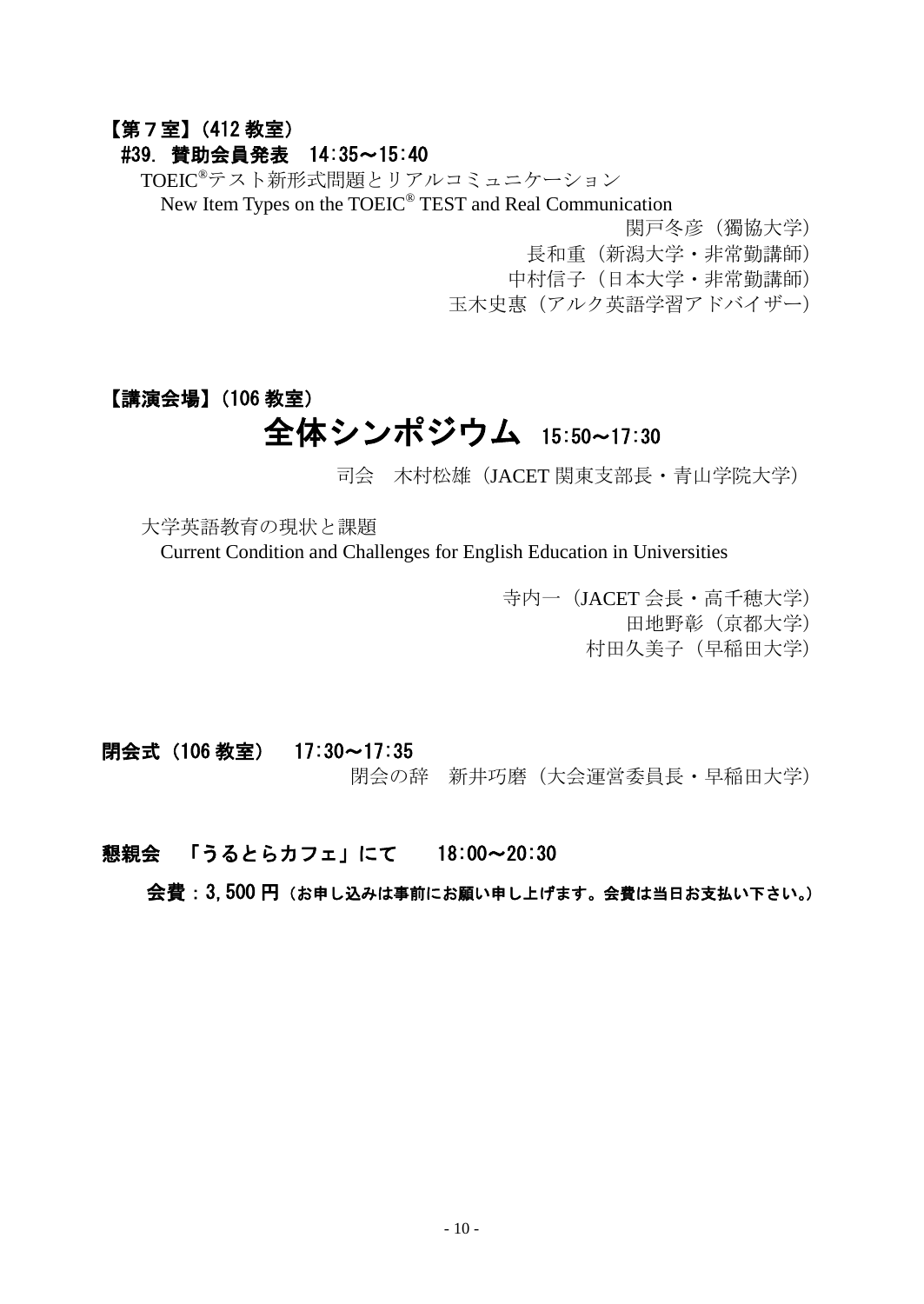# **JACET KANTO 10th ANNIVERSARY CONVENTION PROGRAM Theme: Exploring the Potential of CLIL Beyond Europe**

**Sunday, July 3rd, 2016 / Waseda University, Waseda Campus, Bldg. No. 8 Registration Fee: ¥1,000 (all undergraduate students admitted free)**

| <b>Registration</b>                  | $9:00 \sim$ | (3rd Floor Gallery, Bldg. No.8)          |
|--------------------------------------|-------------|------------------------------------------|
| Publisher's Presentation $9:30 \sim$ |             | $(3rd \& 4th Floor Gallery, Bldg. No.8)$ |

# **Morning Sessions**

#### **ROOM 1 [310]**

#### **#01. Workshop 09:30 ~ 10:00**

Exploring the Potentials of CLIL through Practices from Primary School to High School in Japan

Yamano, Yuki (Utsunomiya University)

Sayama, Manami (Tochigi prefectural Oyama-Nishi High School) Sakurai, Kotaro (Akutsu Junior High School) Akutsu, Chisato (Toyosato-kita Primary School)

Masubuchi, Yukari (Yokokawa-chuo Primary School)

#### **#02. Research Paper 10:40**~**11:10**

The Effects of Data-Driven Learning in the Senior High School Classroom

Miwa, Kazuki (Tochigi prefectural Nikko Meiho High School)

#### **#03. Research Paper 11:15**~**11:45**

What is the Reason for Your Reason? Japanese Learners' Metalinguistic Use of "Reason"

Okugiri, Megumi (University of the Sacred Heart)

#### **ROOM 2 [311]**

### **#04. Case Study 09:30**~**10:00**

Teaching about Gender Issues in the Soft CLIL Approach

Yoshihara, Reiko (Nihon University)

#### **#05. Case Study 10:05**~**10:35**

Collaborative CLIL Classes with Overseas Universities

Kane, Eleanor (The University of Shimane)

## **#06. Research Paper 10:40**~**11:10**

CLIL: On Multiliteracies and MLT

Joff P.N., Bradley (Teikyo University)

#### **#07. Case Study 11:15**~**11:45**

The Foundation of CLIL: Practical Tips Based on MERRIER Approach for TETE Yagi, Keita (International Christian University)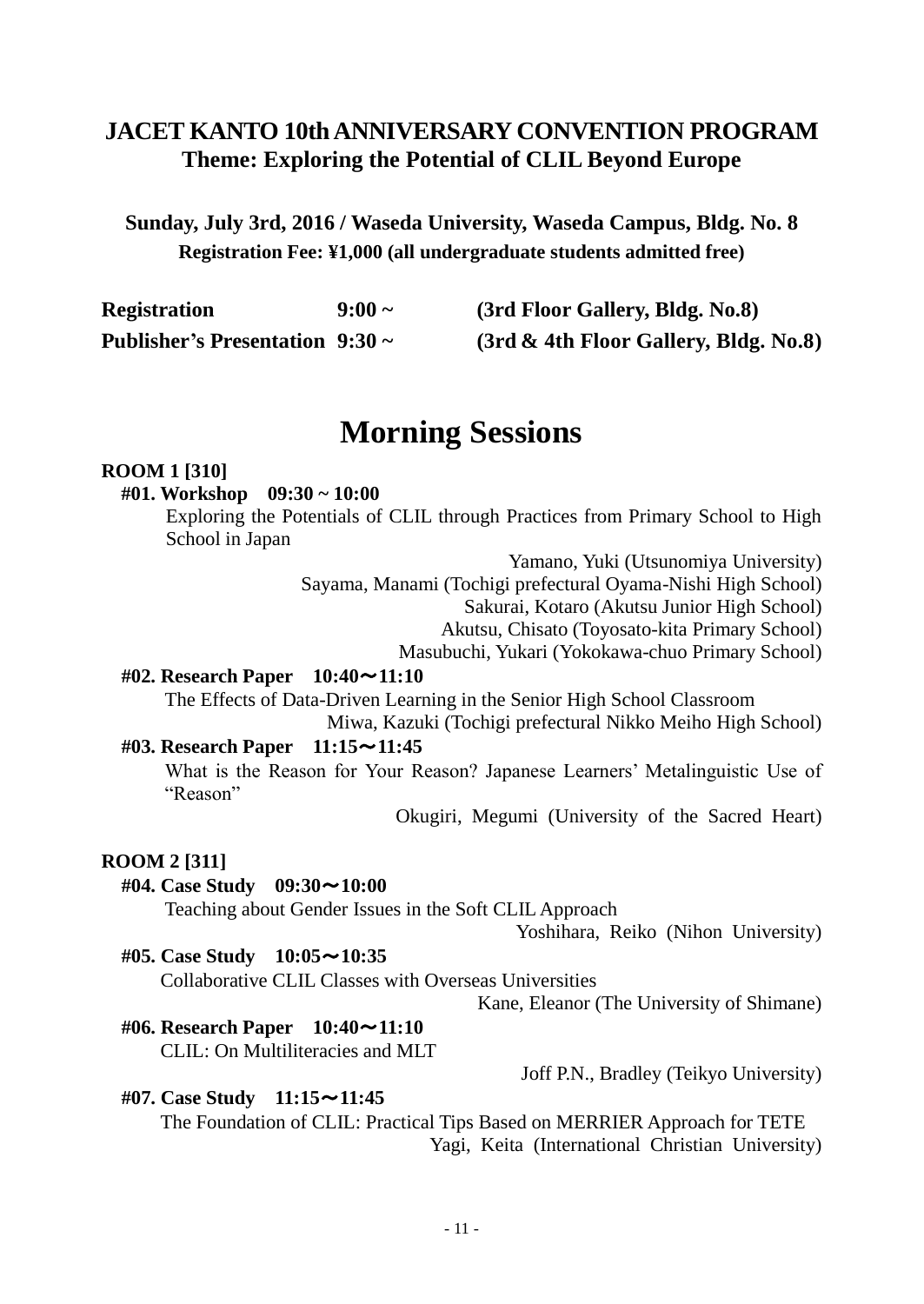#### **#14. Research Paper 10:40**~**11:10**

Acquiring Perception Verbs by Using Core Schema-based Instruction Sato, Masanobu (Daito Bunka University; part-time)

#### **#15. Research Paper 11:15**~**11:45**

Longitudinal Changes in Vocabulary Size of Japanese High School Students Kawashima, Tomoyuki (Gunma University)

#### **ROOM 5 [402]**

#### **#16. Case Study 09:30**~**10:00**

The Utility of Group Work with Language Consultants: A Longitudinal Study Yamamoto, Hiroki (Meiji University; graduate student)

## **#17. Research Paper 10:05**~**10:35**

Speaking Strategy Use and Speaking Proficiency Level of Japanese University Students

> Zhou, Yujia (Tokyo University of Foreign Studies; part-time) Inokawa, Mutsumi (Tokyo University of Foreign Studies) Suzuki, Yoko (Tokyo University of Foreign Studies)

Report on Research Writing Course on MMR

# **ROOM 4 [401]**

### **#12. Research Paper 09:30**~**10:00**

A Research on the Quality of Instructors Teaching Practical English Toda, Hiroyuki (University of Tokyo; graduate student)

# **#13. Research Paper 10:05**~**10:35**

Teacher Training from the Perspective of Assessment Literacy

Tsuchihira, Taiko (Seitoku Univeristy)

Nakamura, Yuji (Keio University)

Miyazaki, Kei (Tokai University)

Chaikul, Rasami (Tamagawa University)

#### An Investigation into the Effects of Output: How Do Output Task Conditions Affect Noticing?

**#11. Case Study 11:15**~**11:45**

Program in Tokyo Kaneko, Atsuko (Musashino University) **#10. Research Paper 10:40**~**11:10**

Introduction to Financial Statement Analysis: a Case Study from an Undergraduate

**#09. Case Study 10:05**~**10:35**

 Active Learning in English Education: Summary Writings using CLIL GLOBAL ISSUES

Muramatsu, Mieko (Gakushuin University; part-time)

Fukuda, Tetsuya (International Christian University)

Iwata, Yumiko (Hosei University; part-time)

#### **ROOM 3 [312] #08. Case Study 09:30**~**10:00**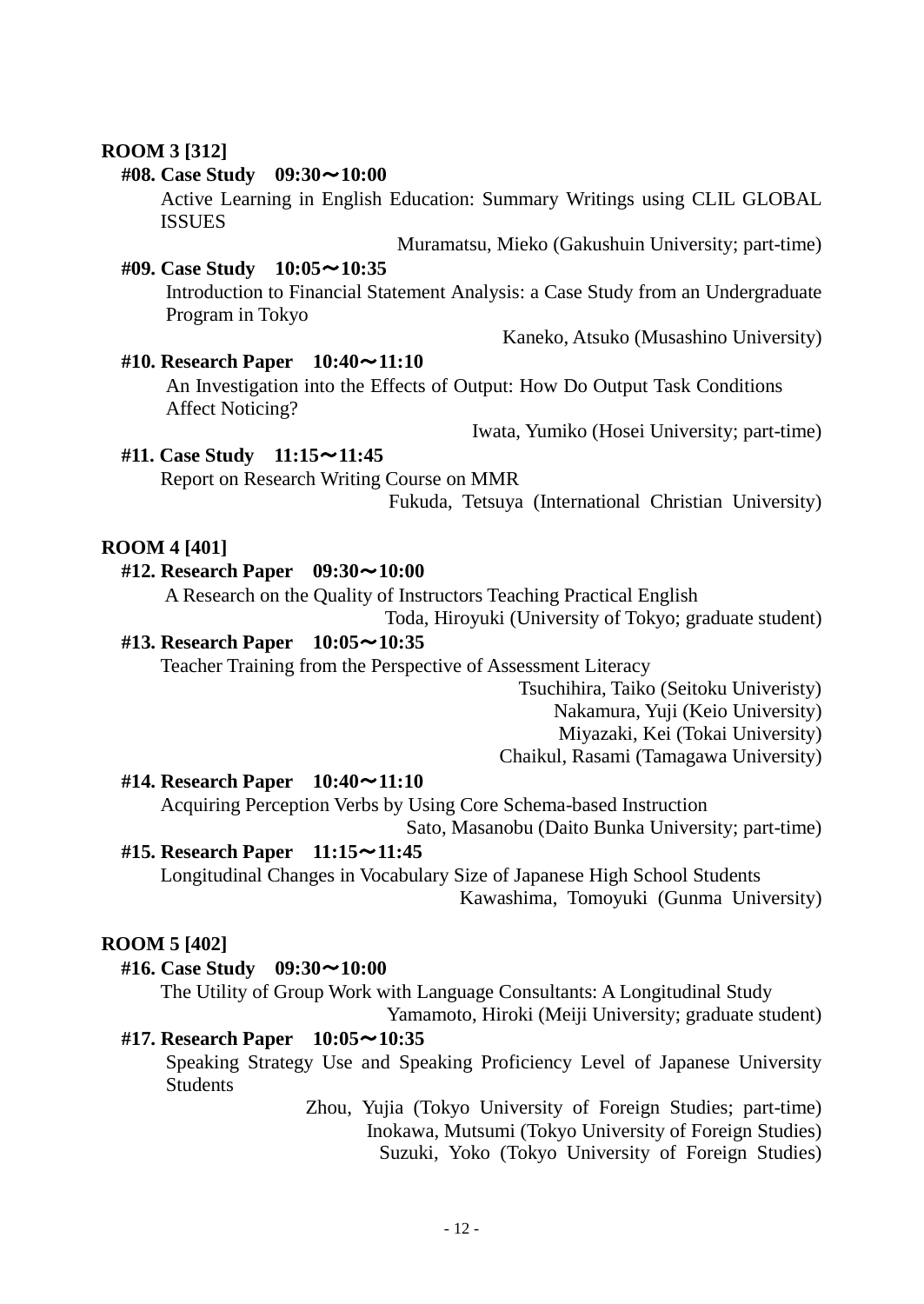#### - 13 -

#### **#18. Case Study 10:40**~**11:10**

An Attempt to Facilitate Students' Active Learning by Using Smartphones and a Two-way Communication App

Kaneko, Asako (Tokyo University of Foreign Studies; part-time)

# **#19. Case Study 11:15**~**11:45**

Simulation-based Language Education (SIMBLE)

Wright, David (Tokai University)

#### **ROOM 6 [411]**

#### **#20. Research Paper 09:30**~**10:00**

How to Set Questions and Tasks to Nurture Reading Literacy of PISA: From Analyses of High School English Textbooks

> Suzuki, Hiroko (Tokai University) Hirai, Seiko (Kitasato University)

#### **#21. Research Paper 10:05**~**10:35**

An Experimental Study of Reading Processes within the Framework of Learning Analytics and Knowledge (LAK)

Nakano, Michiko (Waseda University)

#### **#22. Research Paper 10:40**~**11:10**

Autonomous English Learners Revisited

Hiromori, Tomohito (Meiji University)

#### **#23. Research Paper 11:15**~**11:45**

The Comparison Between Highly-Motivated Learners and High-Strategy-Use-Learners Kouchiyama, Akiko (Meisei University)

#### **ROOM 7 [412]**

#### **#24. Publisher's Presentation 09:30**~**10:00**

Enhancing Better Language Learning: Input and Output Opportunities Through CLIL Human Biology

> Godfrey, Chad (Saitama Medical University) Kojima, Satsuki (Miyagi University) Sasajima, Shigeru (Toyo Eiwa University)

## **#25. Publisher's Presentation 10:05**~**10:35**

The Development of Test Tasks that Measure Skimming and Scanning Skills in Second Language Reading: Developing the Search Reading Task of the Test of English for Academic Purposes Computer-Based Test (TEAP CBT)

Takamura, Kyoko (The Japan Institute for Educational Measurement, Inc.) Miyamoto, Takaaki (The Japan Institute for Educational Measurement, Inc.) Homma, Mitsuru (Eiken Foundation of Japan)

# **#26. Publisher's Presentation 10:40**~**11:10**

<<CANCELED>>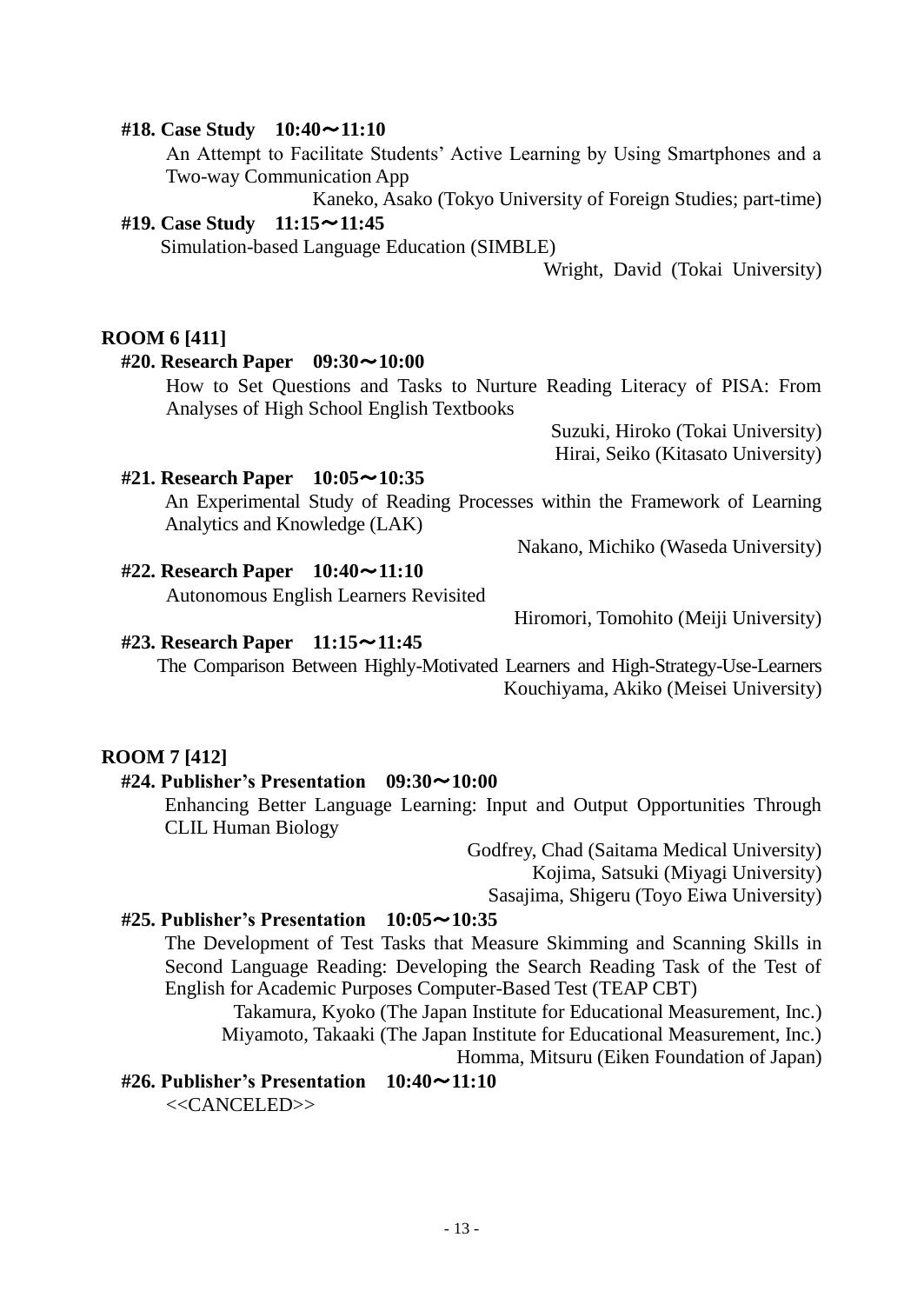#### **#27. Publisher's Presentation 11:15**~**11:45**

A Multi-faceted Approach to Global Competency in English Learning Saito, Yukie (Waseda University) Yano, Keisuke (SMATOOS, Inc.)

#### **Conference Hall [106]**

# **Special Symposium 10:40~11:45**

**Chair:** Sasajima, Shigeru (Vice-President of JACET KANTO, Toyo Eiwa University)

Cases of CLIL Implementation in Non-European Contexts

Cross, Russell (Melbourne Graduate School of Education) Ito, Mika (Tokai University) Gearon, Margaret (Melbourne Graduate School of Education)

**Lunch Break 11:45~13:00**

#### **Conference Hall [106]**

# **Greetings 12:30~13:00**

# **Chair:**

|                         | Yamaguchi, Takane (Working Committee Chairperson, Waseda University) |
|-------------------------|----------------------------------------------------------------------|
| <b>General Meeting:</b> |                                                                      |
| Takagi, Akiko           | (Secretary General of JACET KANTO, Aoyama Gakuin University)         |
| <b>Greetings:</b>       |                                                                      |
| Kimura, Matsuo          | (President of JACET KANTO, Aoyama Gakuin University)                 |
| Terauchi, Hajime        | (President of JACET, Takachiho University)                           |
| Matsumoto, Naoki        | (Senior Dean of Faculty of Education and Integrated Arts)            |
|                         | and Sciences, Waseda University)                                     |

# **Keynote Lecture 13:00~14:30**

**Chair:** Sasajima, Shigeru (Vice-President of JACET KANTO, Toyo Eiwa University)

Content and Language Integrated Learning (CLIL) Beyond Europe: An Innovative Pedagogy for Re-envisaging the Teaching and Learning of English in Japan

> **Lecturer:** Gearon, Margaret (Melbourne Graduate School of Education) with Cross, Russell (Melbourne Graduate School of Education)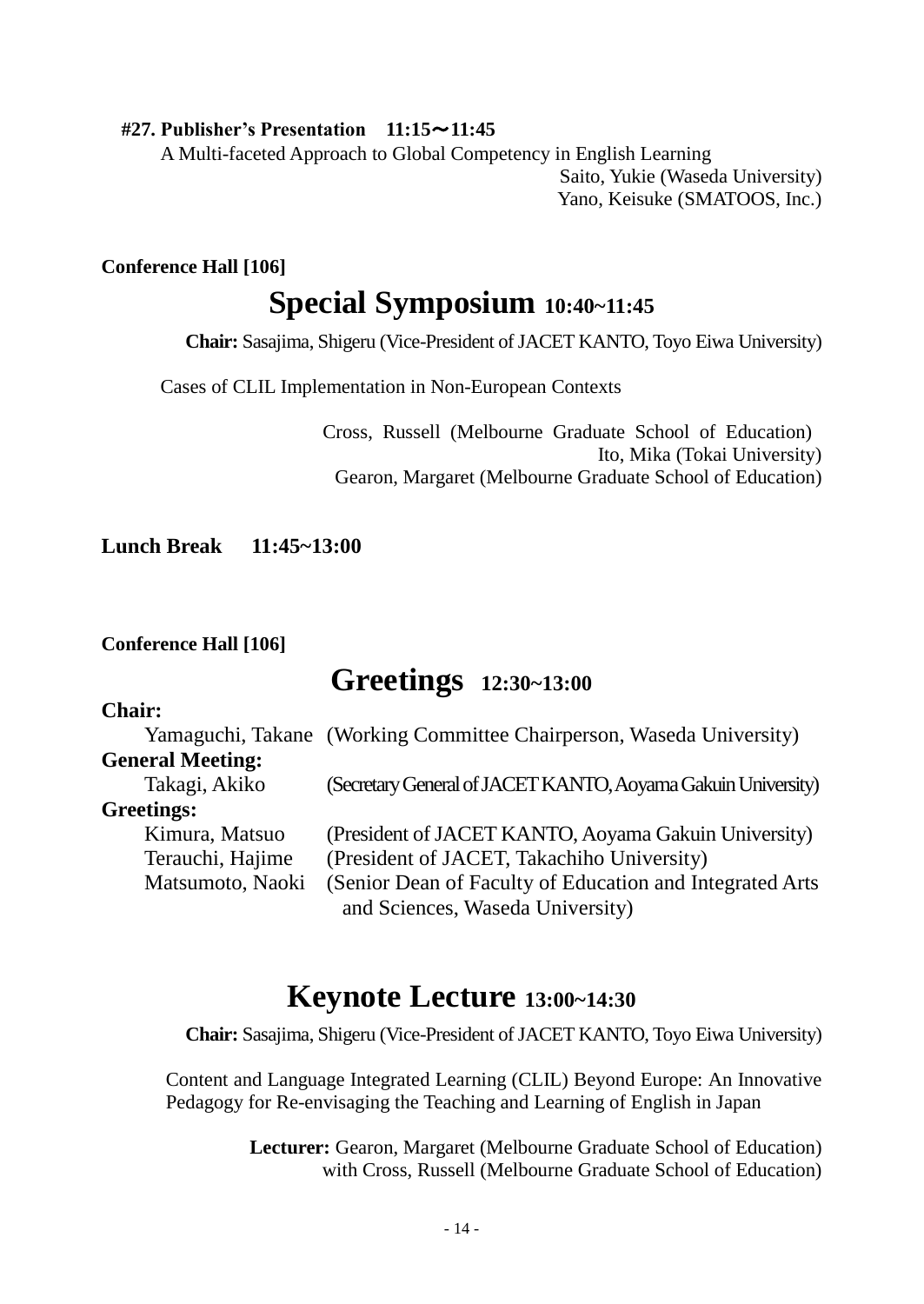# **Afternoon Sessions**

#### **ROOM 1 [310]**

#### **#28. Research Paper 14:35**~**15:05**

Aiming at CLIL through Collaborative Learning

Tsuda, Hiromi (Meiji University; part-time)

#### **#29. Research Paper 15:10**~**15:40**

Multiple Intelligences in a 'Soft' CLIL Classroom at the Japanese Tertiary Level Yamauchi, Darlene (Toyo University)

#### **ROOM 2 [311]**

#### **#30. Research Paper 14:35**~**15:05**

CLIL in Higher Education in Japan and Spain: Lecturers' Perceptions Tsuchiya, Keiko (Tokai University)

#### **#31. Research Paper 15:10**~**15:40**

EFL and ELF: Pedagogical Implications from an In-house CLIL Training Otsu, Akiko (Daito Bunka University)

#### **ROOM 3 [312]**

#### **#32. Research Paper 14:35**~**15:05**

Application of Teaching Approaches of Other Subjects to CLIL: A Focus on Fine Arts Ono, Yurie (Tamagawa University; graduate student)

#### **#33. Research Paper 15:10**~**15:40**

Secondary Student Perception Towards CLIL in the Basque Autonomous Community Nakanishi, Chiharu (Kunitachi College of Music)

#### **ROOM 4 [401]**

# **#34. Research Paper 14:35**~**15:05**

Input Enhancement, Learning, Comprehension, and Proficiency

Meguro, Yoichi (Kanagawa Prefectural Kibogaoka Senior High School) **#35. Research Paper 15:10**~**15:40**

Do Japanese Learners of EFL Parse English Sentences According to "Five" Sentence Types?: Through Comparison with NSE and Proficient Learners

Yanagawa, Kozo (Hosei University)

### **ROOM 5 [402]**

#### **#36. Workshop 14:35**~**15:40**

Designing Exercises for Developing Basic Lexical Competence

Morimoto, Shun (Tokiwa University) Yoshihara, Manabu (Tokyo Keizai University)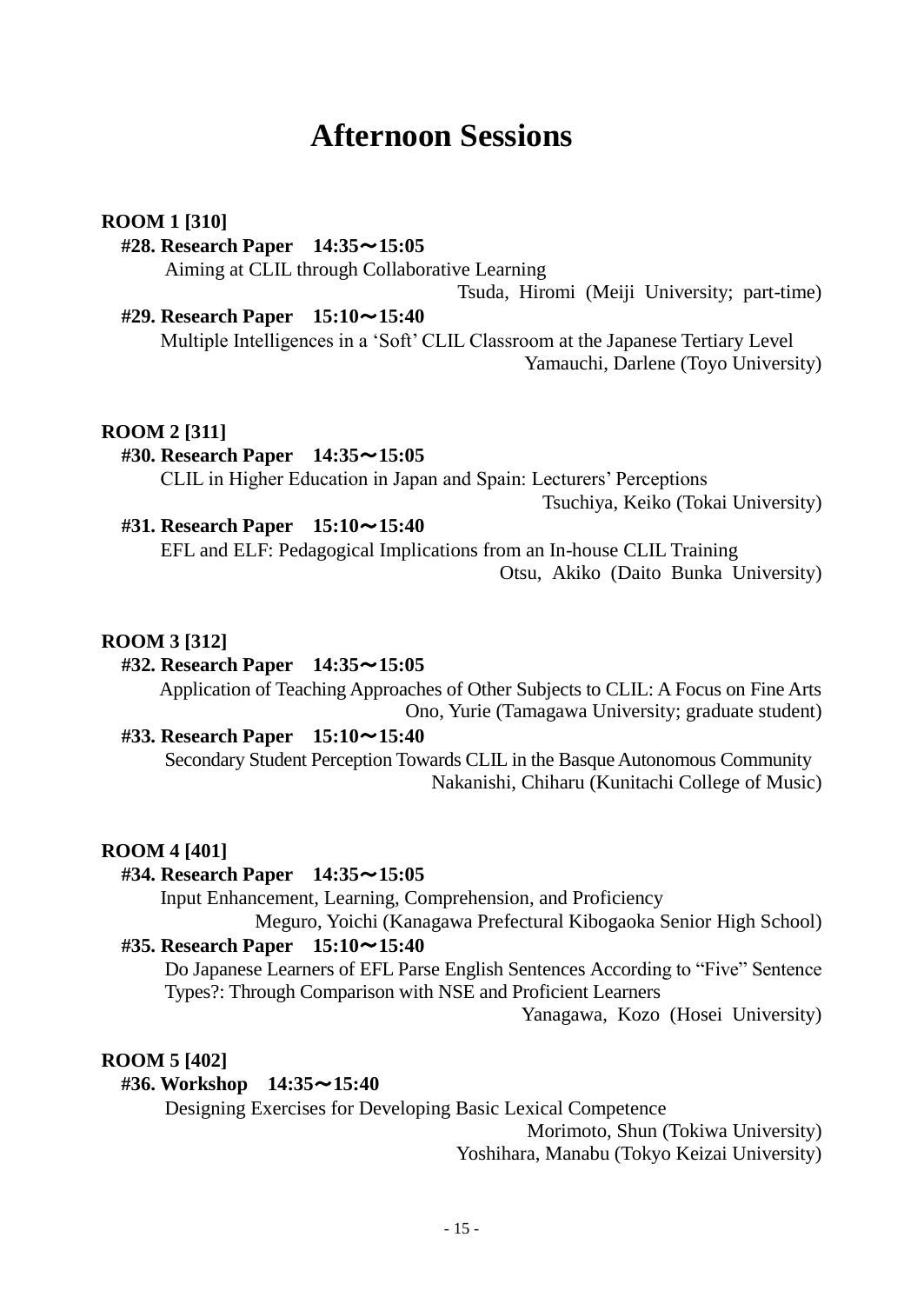#### **ROOM 6 [411]**

#### **#37. Research Paper 14:35**~**15:05**

A Study of Japanese Users of English as a Business Lingua Franca (BELF) and its Pedagogical Implications

Takino, Miyuki (St. Margaret's Junior College)

#### **#38. Research Paper 15:10**~**15:40**

How to Incorporate Practical Opinions from Business into Instructions for English Business Presentations in EBP

Fujio, Misa (Toyo University)

#### **ROOM 7 [412]**

#### **#39. Publisher's Presentation 14:35**~**15:40**

New Item Types on the TOEIC® TEST and Real Communication

Sekido, Fuyuhiko (Dokkyo University) Cho, Kazushige (Niigata University; part-time) Nakamura, Nobuko (Nihon University; part-time) Tamaki, Fumie (ALC Education INC.; English Study Advisor)

#### **Conference Hall [106]**

# **Symposium 15:50~17:30**

**Chair:** Kimura, Matsuo (President of JACET KANTO; Aoyama Gakuin University)

Current Condition and Challenges for English Education in Universities

Terauchi, Hajime (President of JACET; Takachiho University) Tajino, Akira (Kyoto University) Murata, Kumiko (Waseda University)

#### **Closing 17:30**~**17:35**

Arai, Takuma (Steering Committee Chairperson, Waseda University; part-time)

#### **Party 18:00**~**20:30**

## **Place: ULTRA CAFE Fee: ¥3,500**

(Please pay at the registration desk on the day.)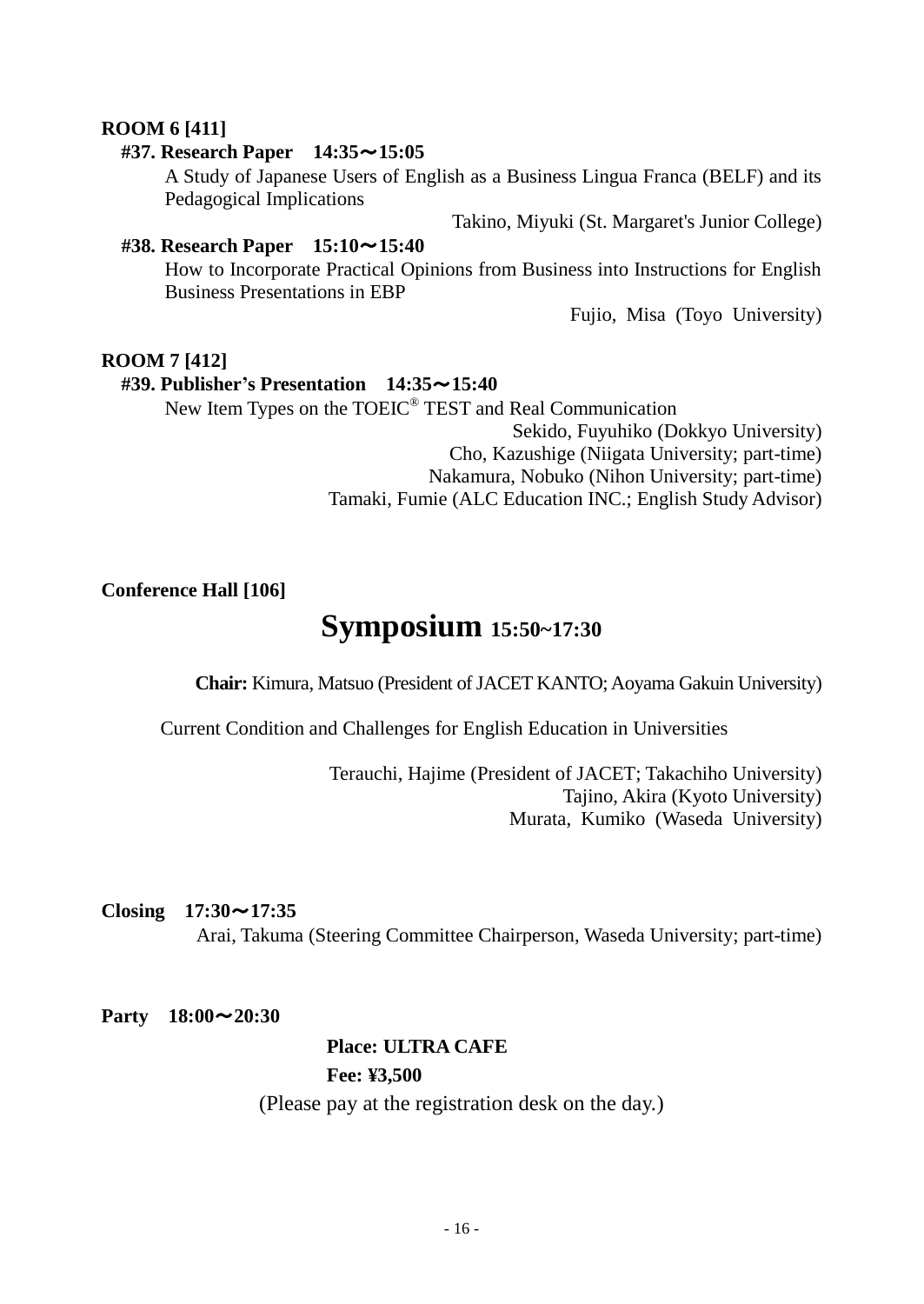大会委員長: 木村 松雄(青山学院大学)

大会運営委員長: 新井 巧磨(早稲田大学)

大会実行委員長: 山口 高領(早稲田大学)

審査委員会: 寺内 正典(委員長・法政大学)、松本 佳穂子(副委員長・東 海大学)、飯田 敦史(群馬大学)、川口 恵子(芝浦工業大学)、 菊地 恵太(神奈川大学)、斎藤 早苗(東海大学)、下山 幸成 (東洋学園大学)、Brian Wistner(法政大学)、米山 明日香 (青山学院大学)

大会実行委員会: 山口 高領(委員長・早稲田大学)、新井 巧磨(早稲田大学) 大会運営委員会: 新井 巧磨(委員長・早稲田大学)、山口 高領(副委員長・早 稲田大学)、飯田 敦史(群馬大学)、伊藤 泰子(神田外語大 学)、遠藤 雪枝(昭和大学)、大矢 政徳(目白大学)、大和 田 和治(東京音楽大学)、奥切 恵(聖心女子大学)、金指 崇 (日本大学)、川口 恵子(芝浦工業大学)、清田 洋一(明星 大学)、河内山 晶子(明星大学)、菊池 尚代(青山学院大学)、 小屋 多恵子(法政大学)、佐竹 由帆(駿河台大学)、下山 幸 成(東洋学園大学)、鈴木 彩子(玉川大学)、関戸 冬彦(獨 協大学)、田口 悦男(大東文化大学)、寺内 正典(法政大学)、 辻 るりこ(神田外語大学)、藤尾 美佐(東洋大学)、古家 貴 雄(山梨大学)、武藤 克彦(東洋英和女学院大学)、山本 成 代(創価女子短期大学)、米山 明日香(青山学院大学)、Brian Wistner(法政大学) 開催責任者: 村田 久美子(早稲田大学)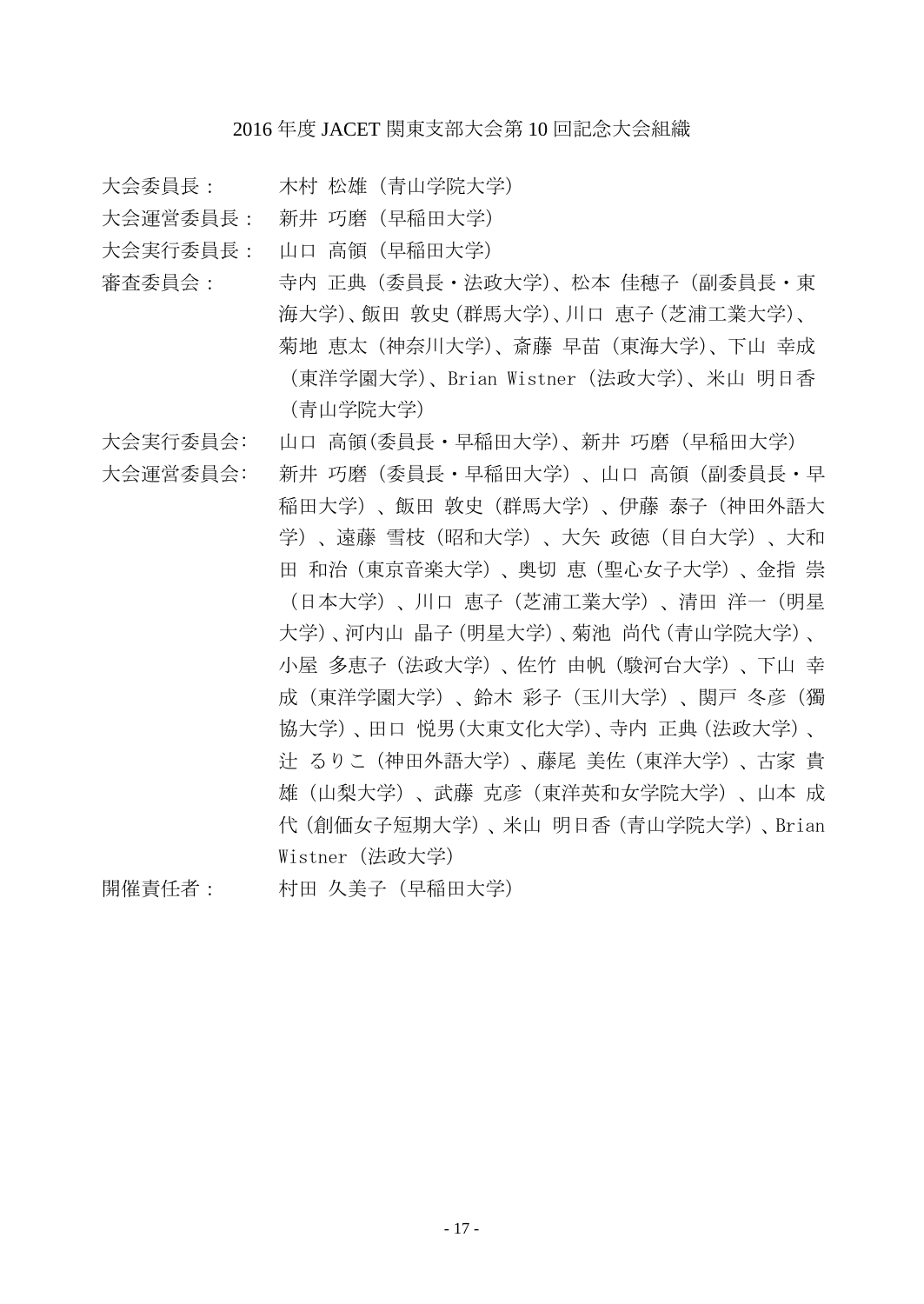# 出展参加賛助会員一覧(会員名簿順)

株式会社 朝日出版社 株式会社 DTP 出版 株式会社 金星堂 株式会社 桐原書店 一般財団法人 国際ビジネスコミュニケーション協会 株式会社 教育測定研究所 MARY GLASGOW / SCHOLASTIC UK 公益財団法人 日本英語検定協会 リアリーイングリッシュ株式会社 株式会社 三修社 株式会社 成美堂 読売新聞東京本社

フロアマップ

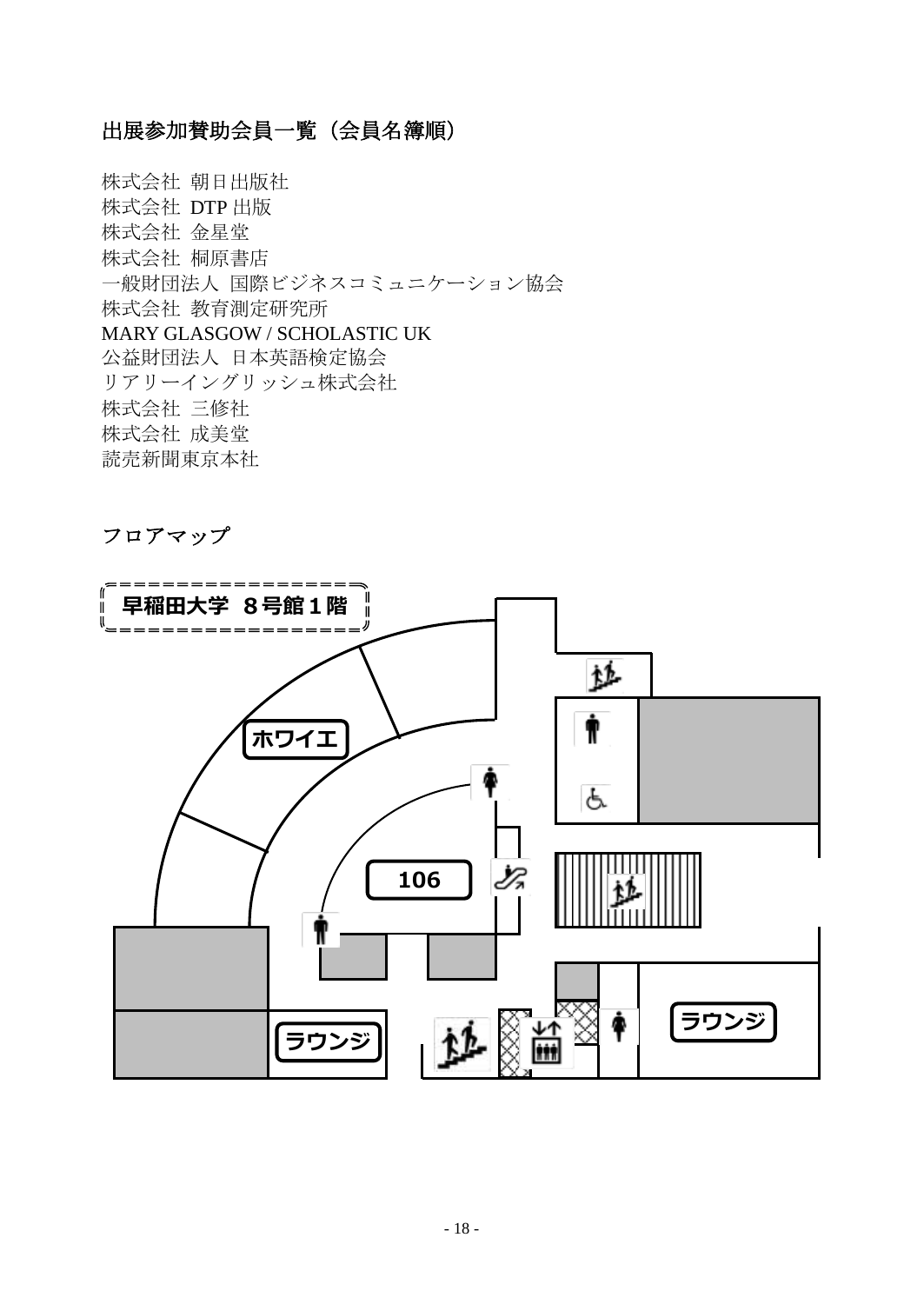